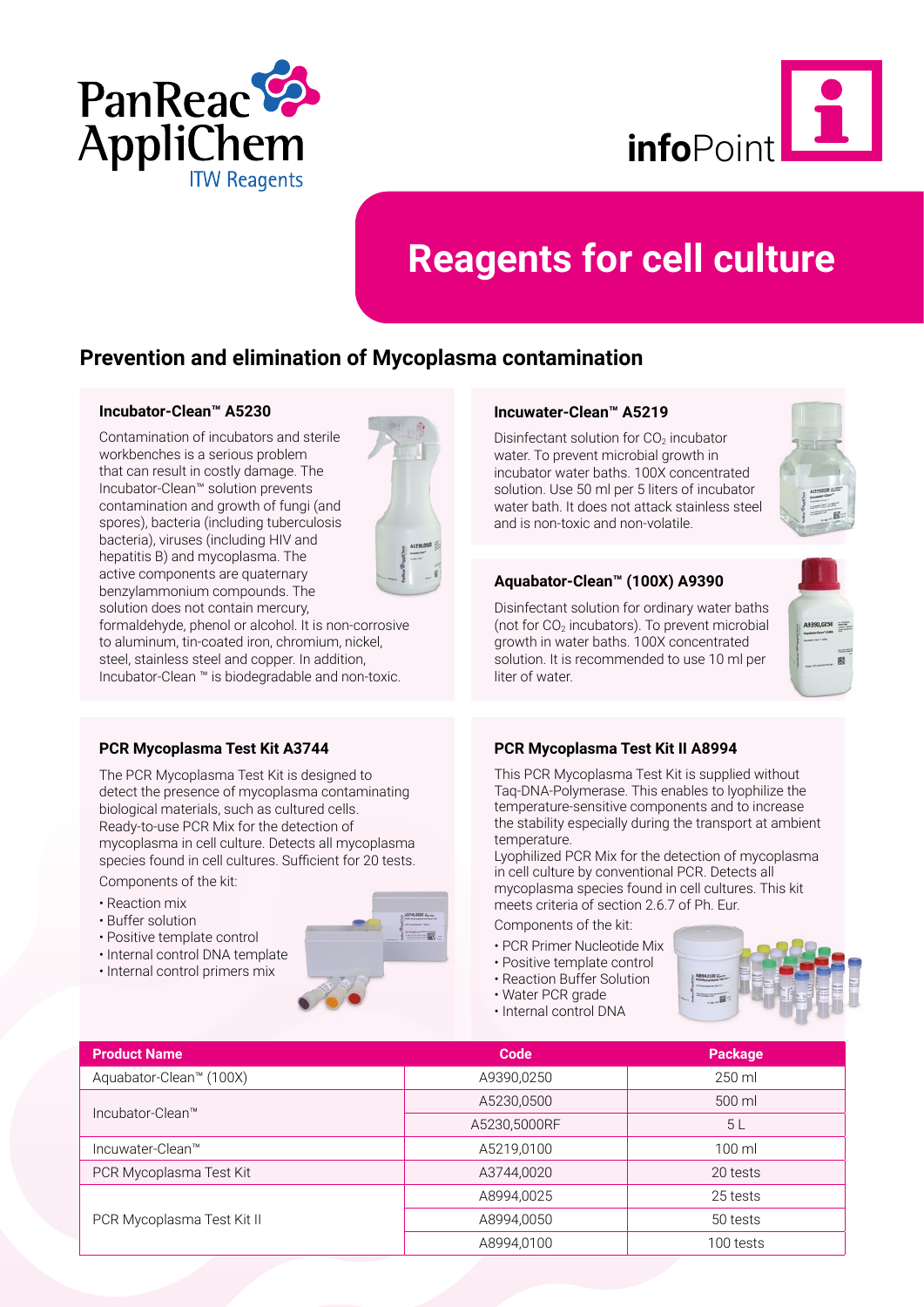## **Antibiotics and Antimycotics**

If you are working with microorganisms or cells as a model, it is almost always crucial to exclude other organisms from your culture. To do this, PanReac AppliChem offers a broad spectrum of antibiotics and antimycotics for use in cell culture. This here is only a selection of the most used antibiotics and antimycotics. You can find more visiting our website.

| Code  | <b>Product Name</b>                   | <b>Target organism</b>                                                            | <b>Mode of action</b>                                                                                                                                                     | <b>Recommended</b><br>working<br>concentration     | <b>Stock solution</b>                                              |
|-------|---------------------------------------|-----------------------------------------------------------------------------------|---------------------------------------------------------------------------------------------------------------------------------------------------------------------------|----------------------------------------------------|--------------------------------------------------------------------|
| A1907 | Amphotericin B                        | Fungi, yeast                                                                      | Binds to sterols with planar structure<br>and disturbs the membrane<br>permeability                                                                                       | $0.25 \mu g/ml$<br>>3 µg/ml<br>fungicidal          | 30-40 mg/ml in DMSO                                                |
| A0839 | Ampicillin<br>Sodium Salt             | Gram positive/<br>negative bacteria<br>and cocci                                  | Inhibits cell wall synthesis<br>(transpeptidase) in growing bacteria                                                                                                      | 20 - 60 µg/ml                                      | 50 mg/ml in water<br>Store at -20 °C                               |
| A3784 | <b>Blasticidin S</b><br>Hydrochloride | Prokaryotes,<br>eukaryotes                                                        | Inhibits protein biosynthesis by<br>preventing the formation of the<br>peptide bond                                                                                       | 3 - 100 µg/ml                                      | 50 mg/ml in water or<br>buffer. Store at -20 °C                    |
| A1491 | Carbenicillin<br>Disodium Salt        | Gram negative<br>germs,<br>enterococci                                            | Inhibits cell wall synthesis<br>(transpeptidase) in growing bacteria                                                                                                      | 20 - 60 µg/ml                                      | 50 mg/ml in water<br>Store at -20 °C                               |
| A0879 | Cycloheximide                         | Fungi, eukaryotes                                                                 | Binds to 80 S ribosome in eukaryotic<br>cells; inhibits formation of peptide bond                                                                                         | $10 \mu g/ml$                                      | 10 mg/ml<br>Store at -20 °C                                        |
| A6798 | G418 Disulfate<br>solution, sterile   | Toxic to bacteria,<br>yeast, higher<br>plants, protozoa,<br>mammalian cells       | Aminoglycoside antibiotic                                                                                                                                                 | 50 - 1000 µg/ml<br>(frequently 0.4 -<br>$1$ mg/ml) | 2 mg/ml in water or<br>medium, adjust pH<br>to 7.4. Store at +4 °C |
| A1492 | Gentamycin<br>Sulfate                 | Gram positive/<br>negative germs                                                  | Inhibits protein synthesis by<br>binding to the L6 protein of the 50 S<br>ribosomal subunit                                                                               | 15 - 50 µg/ml                                      | 10 - 20 mg/ml in water,<br>formamide                               |
| A2175 | Hygromycin B<br>solution              | Mycoplasma,<br>eukaryotic and<br>prokaryotic cells                                | Inhibits the protein synthesis by<br>termination of the translocation and<br>causes mistakes in transcription                                                             | 10 - 400 µg/ml                                     | ca. 41 mg/ml in water<br>Store at -20 °C                           |
| A4789 | Kanamycin<br>Sulfate                  | Gram positive/<br>negative bacteria<br>and cocci                                  | Inhibits protein synthesis<br>(translocation)                                                                                                                             | 10 - 100 µg/ml                                     | 10 mg/ml in water<br>Store at -20 °C                               |
| A0890 | Polymyxin B<br>Sulfate                | Gram negative,<br>non-proliferating<br>bacteria                                   | Interaction with phospholipid<br>components of the bacterial cell<br>membrane; changes permeability of<br>the membrane and causes efflux of<br>essential plasma compounds | $50 \mu g/ml$                                      | 25 mg/ml water,<br>methanol                                        |
| A1839 | Vancomycin<br>Hydrochloride           | Bacteriostatic and<br>bactericidal against<br>gram positive cocci<br>and bacteria | Amphoteric glycopeptide antibiotic;<br>binds to bacterial cell wall precursors<br>(peptidoglycans)                                                                        | $1 - 25$ µg/ml                                     | soluble in water >100<br>mg/ml                                     |

### **Cell Proliferation Kit XTT**

Kit for the quantification of cell proliferation and viability without using radioactive isotopes; 1000 assays.

Only in living cells mitochondria are capable to reduce XTT to form an orange colored water soluble dye. Therefore, the concentration of the dye is proportional to the number of metabolically active cells.

### **Main advantages**

- Easy to use: There is no requirement for additional reagents and/or cell washing procedures.
- Speed: One step process with results within 2 5 hours.
- Sensitivity: Can be assayed even in low cell concentrations.
- Accuracy: Dye absorbance is proportional to the number of live cells in each well.
- Safety: There is no need for radioactive isotopes.
- Convenience: No instrumentation required except for a spectrophotometer (ELISA reader). The entire assay can be performed directly in a microtiter plate.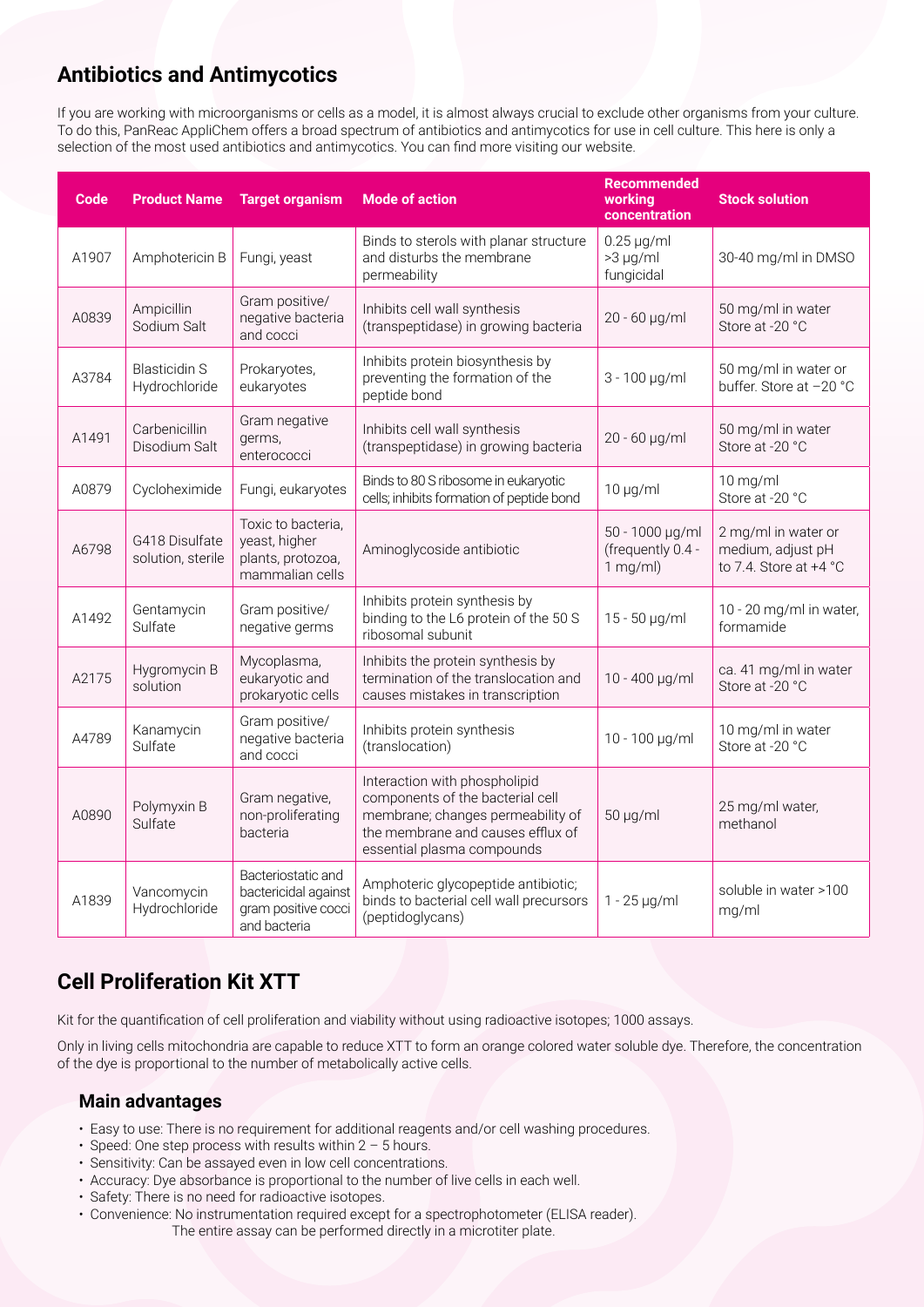| Product Name               | Code       | <b>Package</b> |
|----------------------------|------------|----------------|
| Cell Proliferation Kit XTT | A8088.1000 | 1000 tests     |



### **Simple Media and Supplements**

The cultivation of cells requires the use of a medium that provides all the nutrients and growth factors needed for the proper proliferation and growth of a cell culture.

The preparation of media in the laboratory allows to define the exact conditions that a certain culture requires for each specific experiment. Here you will find a selection of media components, supplements and auxiliary products for cell culture.

| <b>Product Name</b>                                   | <b>Usage</b>                                               | Code       | <b>Package</b>   |
|-------------------------------------------------------|------------------------------------------------------------|------------|------------------|
|                                                       |                                                            |            | 500 g            |
| Agar powdered pure, food grade                        | For plates or special solid medium                         | A0917,1000 | $1$ kg           |
|                                                       |                                                            | A0917,5000 | 5 kg             |
|                                                       |                                                            | A0949,0500 | 500 g            |
| Agar Bacteriology grade                               | For plates or special solid medium                         | A0949,1000 | $1$ kg           |
|                                                       |                                                            | A0949,5000 | 5 kg             |
|                                                       |                                                            | A3672,0050 | 50 ml            |
| Dimethyl Sulfoxide for cell culture                   | For freezing cells / Antibiotic solutions                  | A3672,0100 | 100 ml           |
|                                                       |                                                            | A3672,0250 | 250 ml           |
|                                                       | Used as buffer system and later for analytical<br>purposes | A0965,9010 | 10L              |
| PBS buffer (10X Dulbecco's) - Powder                  |                                                            | A0965,9050 | 50 L             |
|                                                       |                                                            | A0965,9100 | 100L             |
| Peptone from Soybean (enzymatic digest)<br>BioChemica | Component of bacterial media                               | A2206,1000 | $1$ kg           |
|                                                       |                                                            | A1671,0100 | 100 ml           |
|                                                       |                                                            | A1671,0250 | 250 ml           |
| Sodium Chloride solution (0.9 %), sterile             | Suitable for cell culture                                  | A1671,0500 | 500 ml           |
|                                                       |                                                            | A1671,1000 | 1 <sub>L</sub>   |
|                                                       |                                                            | A4859,0100 | 100 <sub>g</sub> |
| Sodium Pyruvate for cell culture                      | Often used as a carbon source                              | A4859,1000 | $1$ kg           |
|                                                       |                                                            | A1553,0500 | 500 g            |
| Tryptone BioChemica                                   | Component of bacterial media                               | A1553,1000 | $1$ kg           |
|                                                       |                                                            | A1552,0500 | 500 g            |
| Yeast extract BioChemica                              | Component of bacterial media                               | A1552,1000 | $1$ kg           |